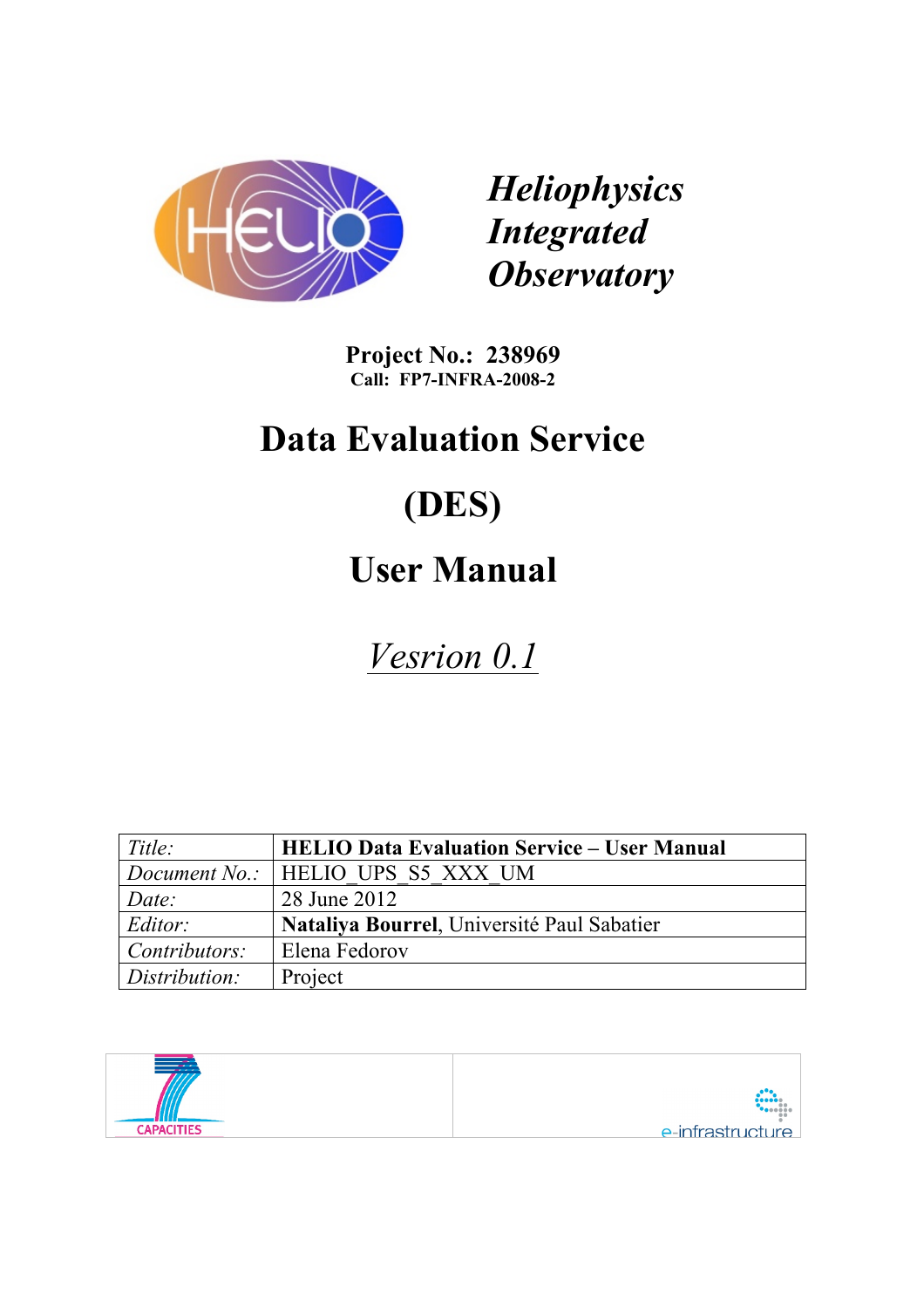Serice Name – User Manual *Version 0.1*

# Revision History

| Version | <b>Date</b> | <b>Released by</b> | <b>Detail</b>               |
|---------|-------------|--------------------|-----------------------------|
| 0.1     | 28/06/2012  | N.Bourrel          | First draft of the document |
|         |             |                    |                             |
|         |             |                    |                             |
|         |             |                    |                             |

Note: Any notes here.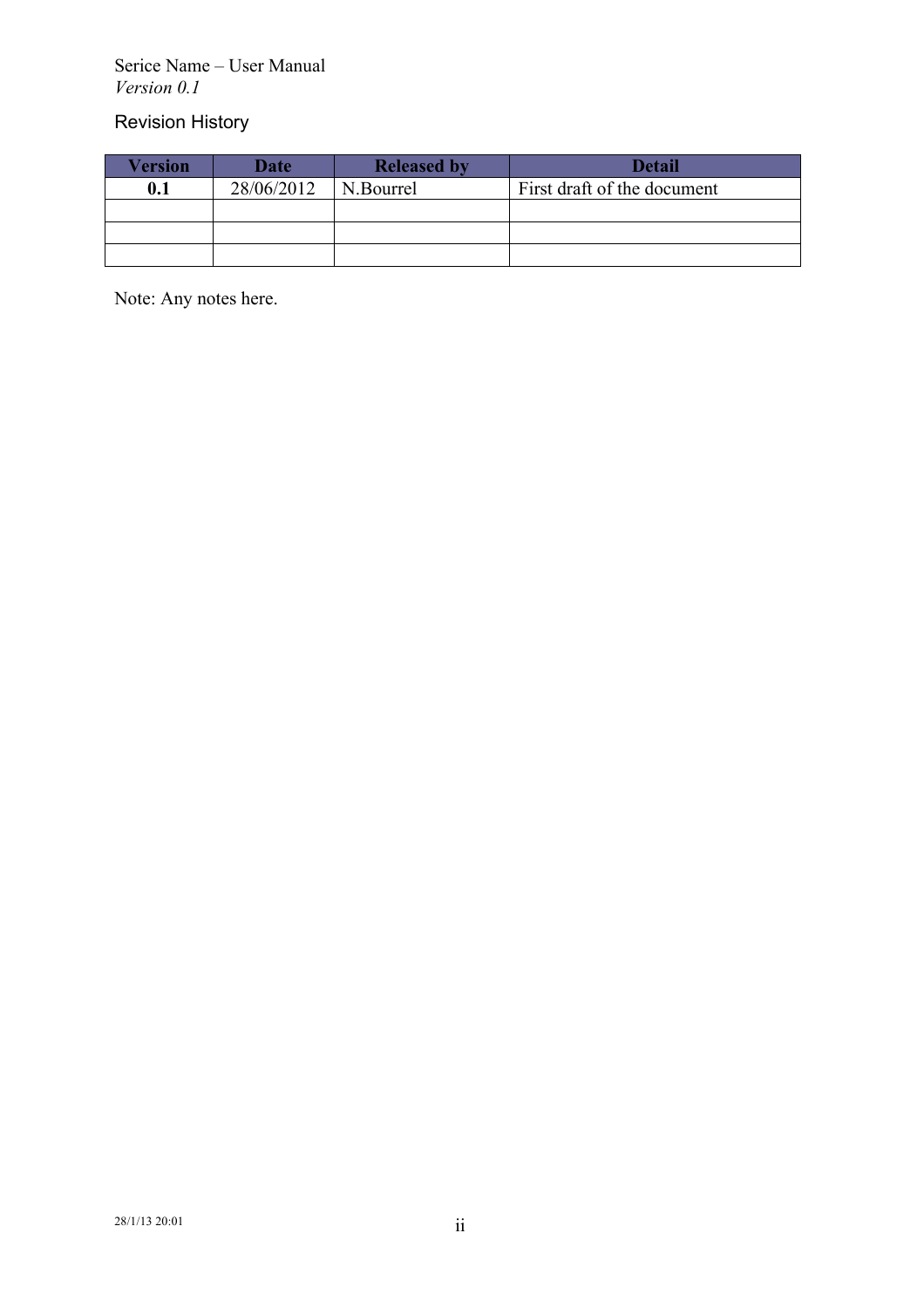Serice Name - User Manual Version 0.1

| Sample |  |
|--------|--|
|        |  |
|        |  |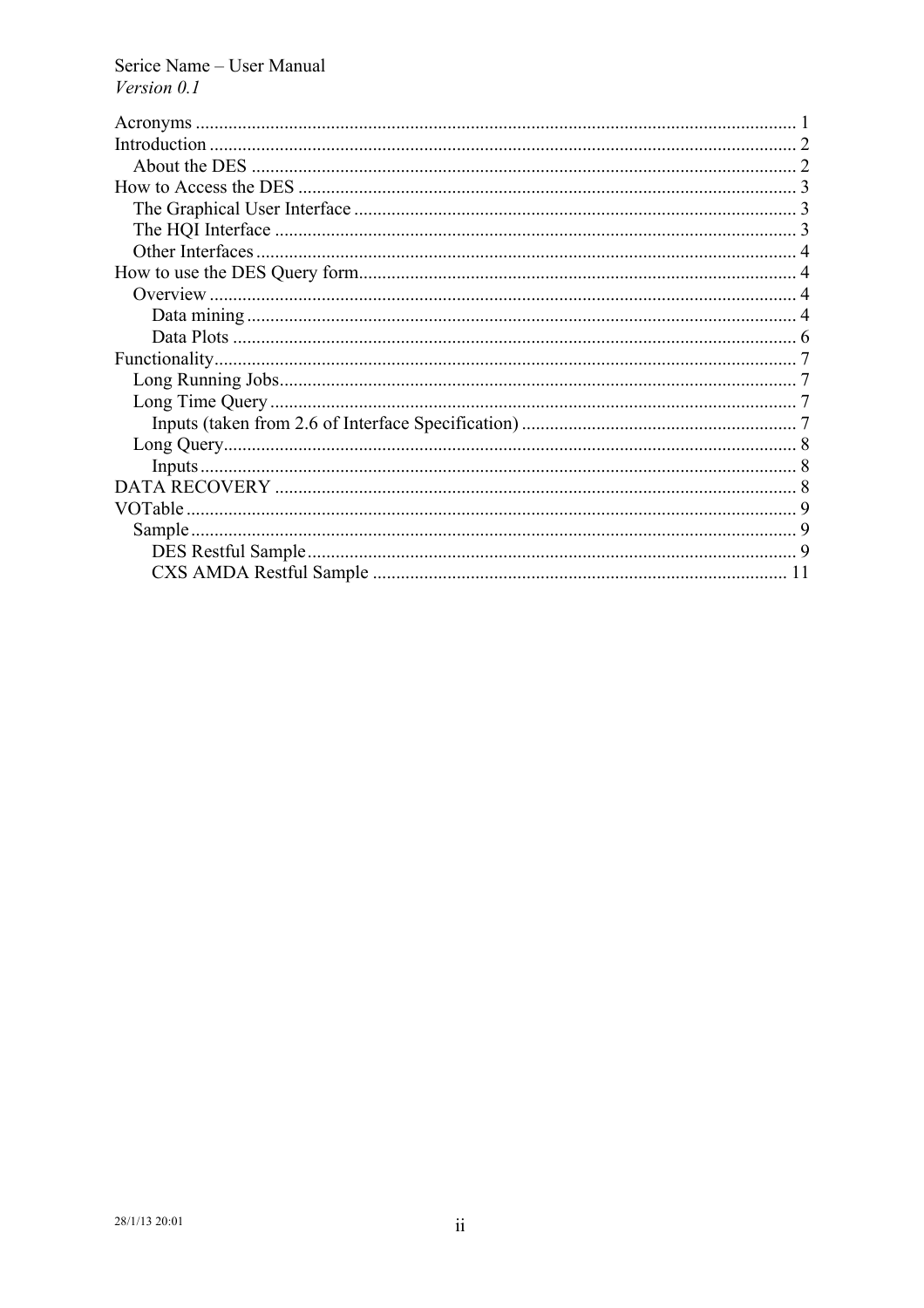| <b>Index</b> | <b>Figures</b> |
|--------------|----------------|
|              |                |
|              |                |
|              |                |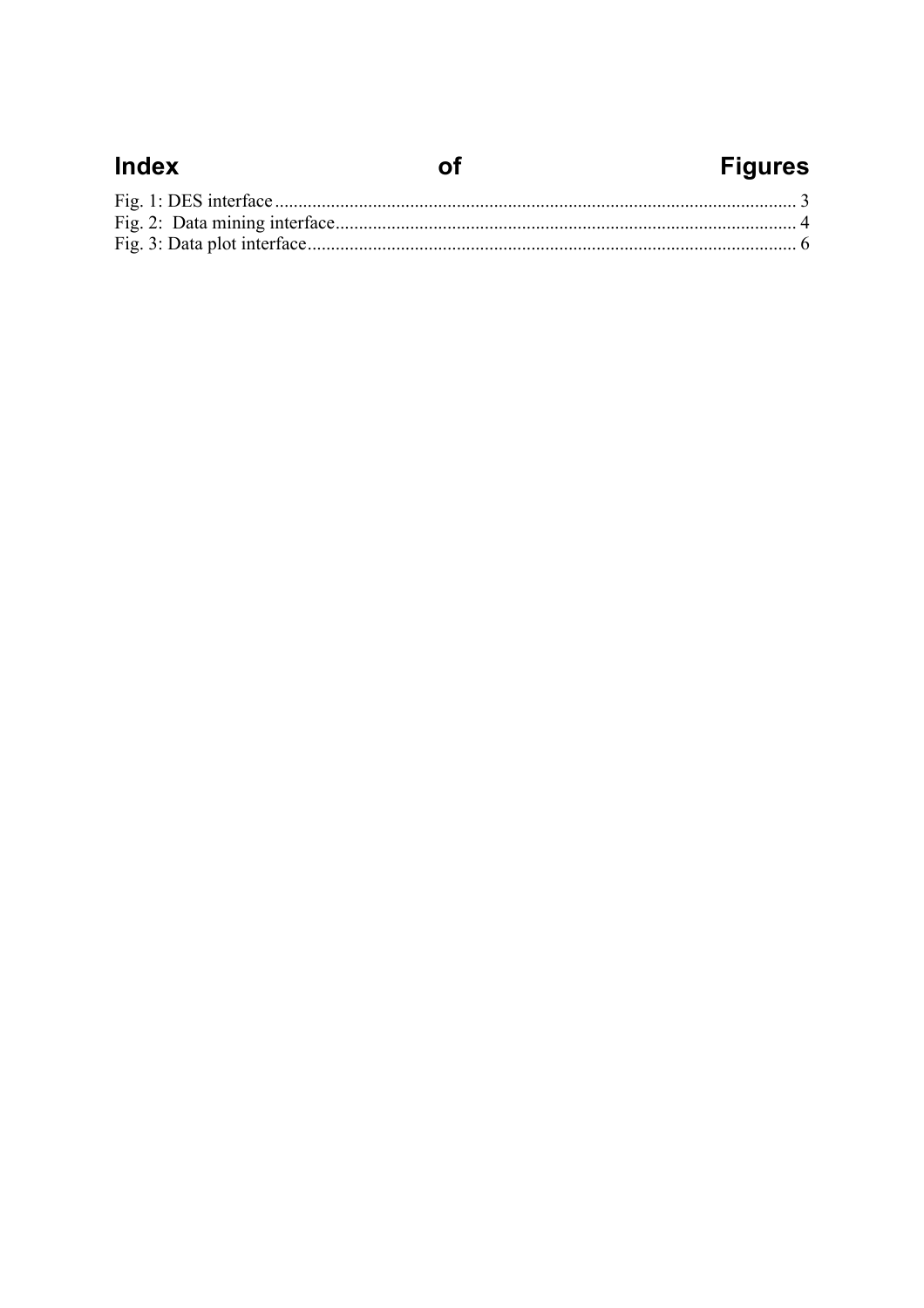# **Acronyms**

| <b>AMDA</b>    | <b>Automated Multi Dataset Analysis</b>           |
|----------------|---------------------------------------------------|
| <b>CXS</b>     | <b>Context Service</b>                            |
| <b>DES</b>     | Data Evaluation Service                           |
| GUI            | Graphical User Interface                          |
| <b>HFE</b>     | HELIO Front End (Main GUI interface of HELIO)     |
| <b>IVOA</b>    | <b>International Virtual Observatory Alliance</b> |
| <b>SOAP</b>    | Simple Object Access Protocol                     |
| V <sub>O</sub> | Virtual Observatory                               |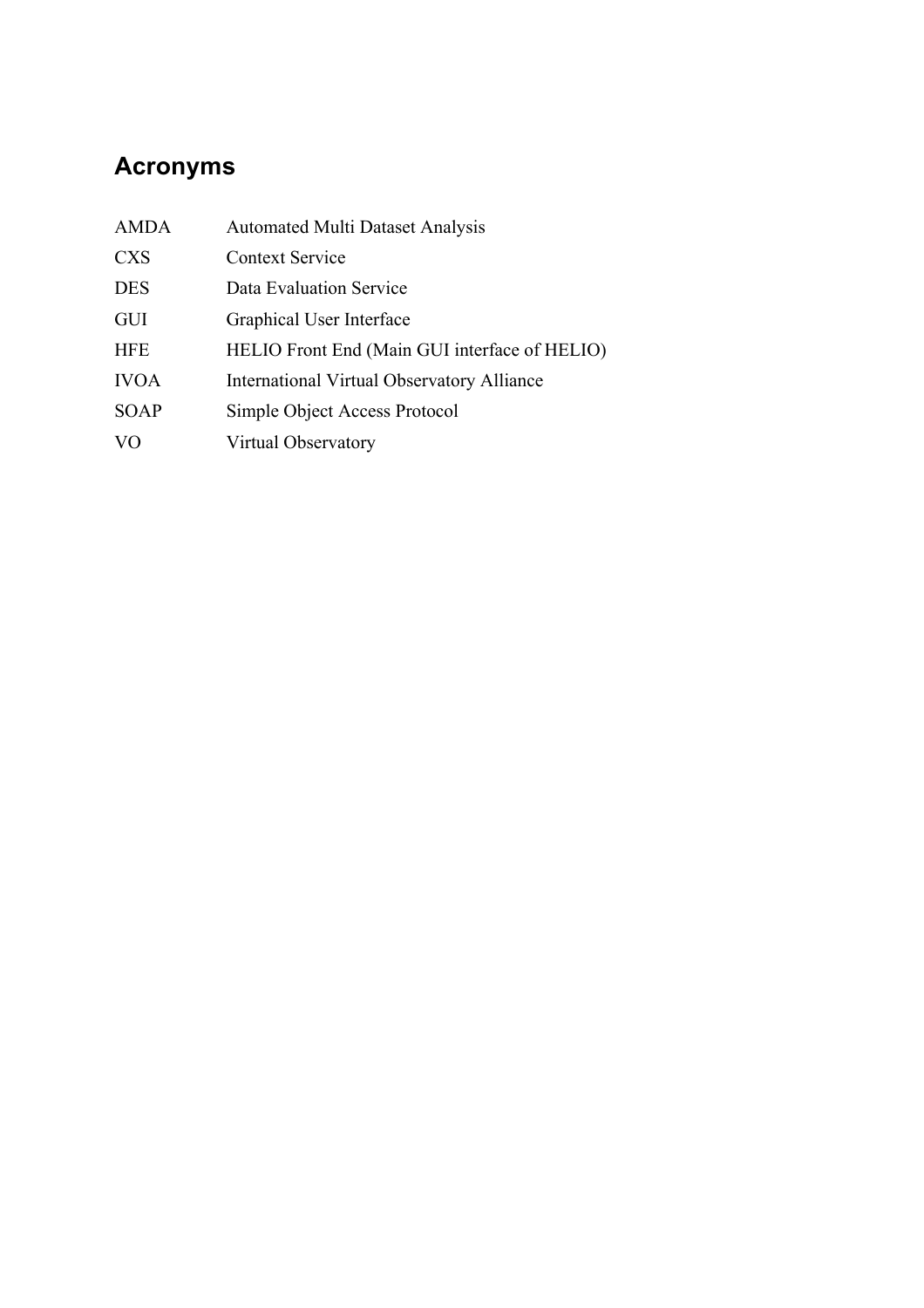# **Introduction**

The purpose of this document is to provide a vision of what we are trying to achieve within the HELIO DES web service.

# *About the DES*

DES is Data Evaluation Service. Allows the user to create an auxiliary event list based on a newly-derived parameter, etc.

The capabilities provided by the DES are required because it is not possible to detect all events in advance; some will need to be generated on demand.

The DES allows the user to generate new (derived) parameters from time series data and use them to detect (as yet unspecified) events; the service needs to be able to include time series data from both inside and outside of HELIO.

An additional capability of the DES could be to manipulate the results from searches of a number of event lists to conduct joins, etc.; this capability is needed where the lists are external to HELIO and the type of "join" is not well defined.

Heritage:

The DES could be viewed as a generalization of the capabilities provided by AMDA (created by UPST/IRAP). The principle is certainly the same, but the DES covers a wider range of data from throughout the Solar System.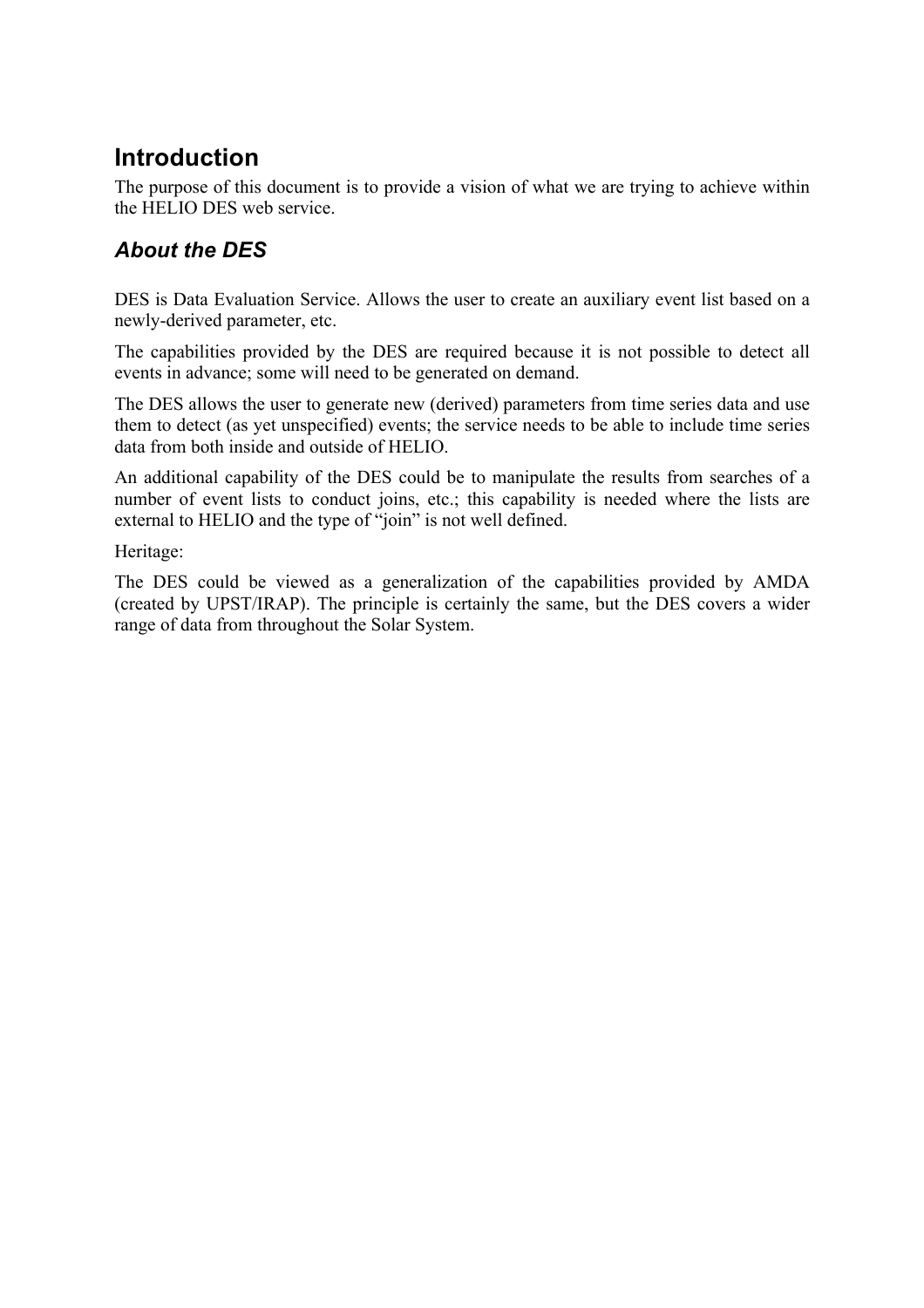# **How to Access the DES**

DES can be accessed several ways. The easiest for human beings is the GUI. Software programmes can connect through a Web-service.

## *The Graphical User Interface*

At the moment being the DES interface allows the download of the results of the HELIO Processing Service through the HTTP interface (http://manunja.cesr.fr/Amda-Helio/WebServices/TEST\_N/testDes.html)

| manunja.cesr.fr/Amda-Helio/WebServices/TEST N/testDes.html                      |                                     | $\sqrt{3}$ v Google<br>S<br>$\checkmark$ | 孏 |
|---------------------------------------------------------------------------------|-------------------------------------|------------------------------------------|---|
| <b>SEARCH INTERFACE</b>                                                         | <b>DES(Data Evaluation Service)</b> |                                          |   |
| :StartTime                                                                      | EndTime                             | *Date format: YYYY-MM-DDTHH:MM           |   |
| Parameter<br>Mission ACE<br>$\checkmark$                                        | $\vee$ 0                            |                                          |   |
| Function                                                                        | $\vee$<br>Ø                         |                                          |   |
|                                                                                 |                                     |                                          |   |
| Average/Sampling time resolution to be used(sec) 600                            |                                     | Ø                                        |   |
| Your condition<br>$>$ $\vee$                                                    |                                     |                                          |   |
| <b>REOUEST</b>                                                                  |                                     |                                          |   |
|                                                                                 |                                     |                                          |   |
| DES CONTEX SERVICE(PLOTS)                                                       |                                     |                                          |   |
| : StartTime                                                                     | EndTime                             | *Date format: YYYY-MM-                   |   |
|                                                                                 |                                     | DDTHH:MM                                 |   |
| : Mission $\Box$ ACE $\Box$ WIND $\Box$ Ulysses $\Box$ STEREO-A $\Box$ STEREO-B |                                     |                                          |   |
| <b>PLOT</b>                                                                     |                                     |                                          |   |

Fig. 1: DES interface

# *The HQI Interface*

DES allows SOAP as well as HTTP-GET (REST) requests on the AMDA should be through a HELIO Query Interface (HQI) http://helio.i4ds.technik.fhnw.ch/Helio-dev/ .... Queries are submitted using simple parameters and keywords that follow the requirements of the IVOA Parameterized Query Language (PQL).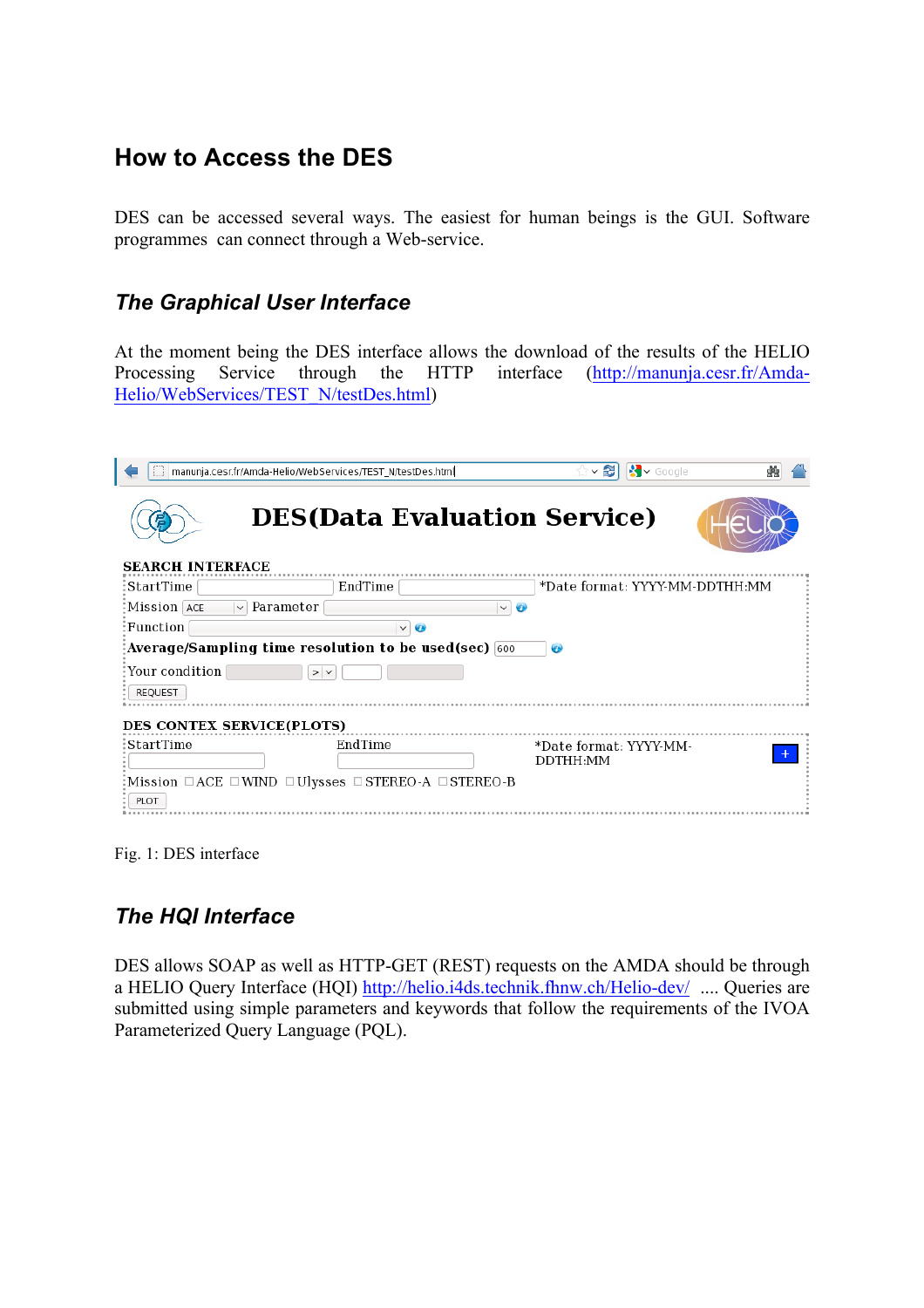## *Other Interfaces*

The DES functionalities are also accessible through SOAP protocol using the WSDL present at http://manunja.cesr.fr/Amda-Helio/WebServices/HelioLongQueryService.wsdl.

# **How to use the DES Query form**

This section focuses on the use of the DES GUI Query form, which provides a very wide range of possibilities to query the DES, and which is probably the most usable at first for the users.

### *Overview*

The query interface is based contains two part: data mining and plots of predefined layouts.

## **Data mining**

The first part of DES interface allows execute the conditional search in AMDA based on predefined functions.

| <b>SEARCH INTERFACE</b>                                           |                  |                                |
|-------------------------------------------------------------------|------------------|--------------------------------|
| :StartTime                                                        | EndTime          | *Date format: YYYY-MM-DDTHH:MM |
| Mission ACE<br>Parameter<br>$\vee$                                | $\vee$ $\bullet$ |                                |
| Function                                                          | $\vee$ $\bullet$ |                                |
| Average/Sampling time resolution to be used(sec) $\overline{600}$ |                  | Œ                              |
| Vour condition!<br>$>$ $\vee$                                     |                  |                                |
| <b>REQUEST</b>                                                    |                  |                                |
|                                                                   |                  |                                |

Fig. 2: Data mining interface

#### *Inputs:*

- START TIME (one or more)
- END TIME (one or more)
- MISSIONS (one or more)
- FUNCTION
- PARAMETER
- CONDITION

#### *Output:*

• VOtable including URL of result file and URL of plot of functions with time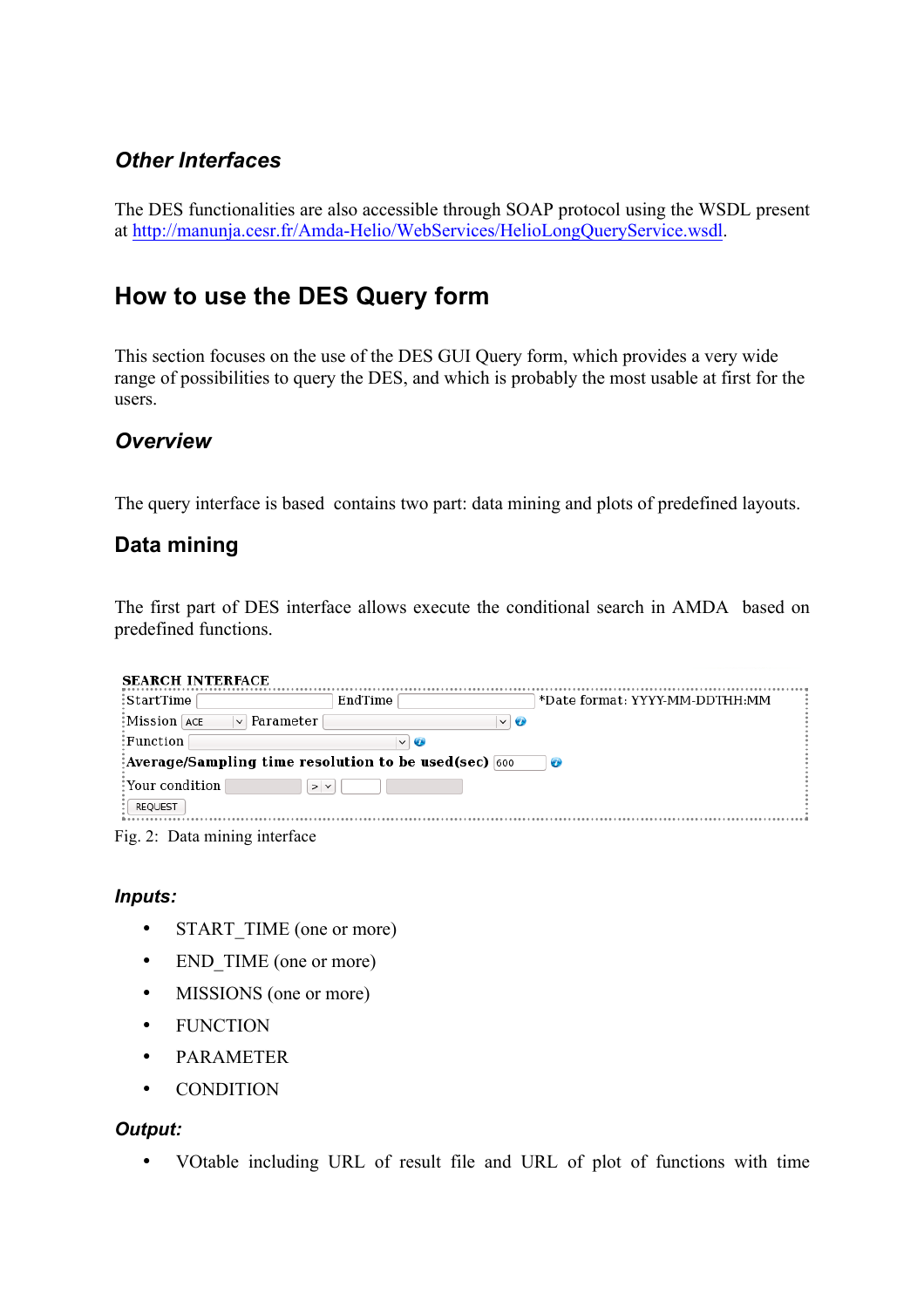#### intervals

#### *Parameters*

Most of functions can be celculated for a following parameters:

- Velocity magnitude
- Ion density
- Magnetic field magnitude

#### *Functions*

Following predefined functions are implemented for helio DES service:

#### *Parameter Derivative (DERIV)*

 $PARAM(t+dt) - PARAM(t) < (>)$  DELTAF:  $dt = AVERAGETHME * 2$ 

Parameters: **V\*, N, B, BX, BY, BZ**

Arguments: **DELTAF, AVERAGETIME**

Compound argument: **DELTAT = AVERAGETIME\*2**

#### **Parameter Sign Change (SIGN)**

PARAM(t+dt) / PARAM(t) < 0; dt = AVERAGETIME  $*$  3

Parameters: **BX, BY, BZ**

Arguments: **AVERAGETIME**

#### **Parameter Variance in Running Window (VAR)**

Parameters: **V\*,N, BX, BY, BZ** Arguments: **DELTAF, TIMEWINDOW (TW), AVERAGETIME**

#### **Parameter Value (VALUE)**

 $PARM < (>)$  DELTAF Parameters: **V\*, N, B, BX, BY, BZ** Arguments: **DELTAF, AVERAGETIME**

*\* Parameter "V" is absent for Ulysses*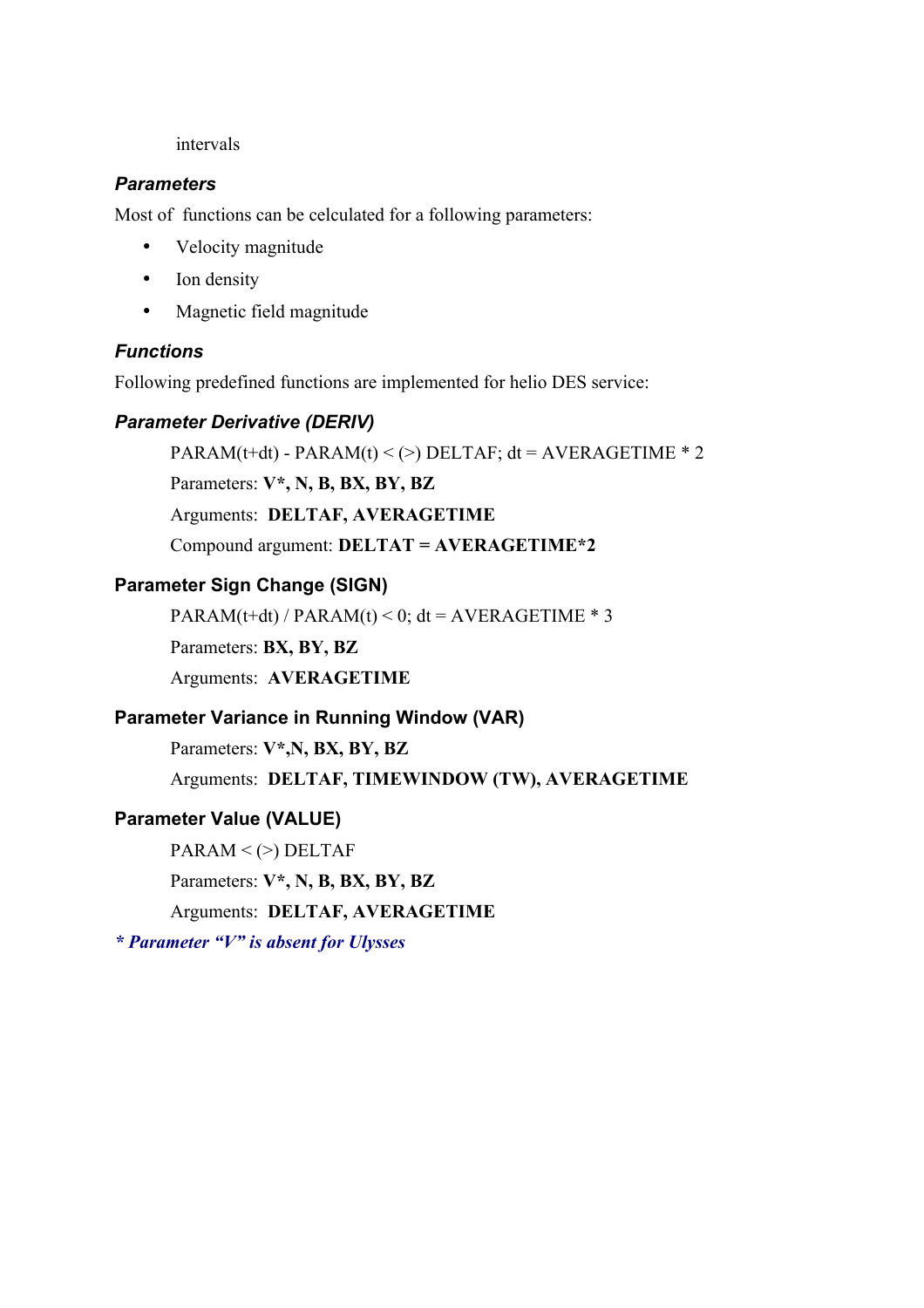## **Data Plots**

| :StartTime | <b>EndTime</b>                                                                  | *Date format: YYYY-MM- |  |
|------------|---------------------------------------------------------------------------------|------------------------|--|
|            |                                                                                 | DDTHH:MM               |  |
|            | : Mission $\Box$ ACE $\Box$ WIND $\Box$ Ulysses $\Box$ STEREO-A $\Box$ STEREO-B |                        |  |
| PLOT       |                                                                                 |                        |  |

Fig. 3: Data plot interface

Plots are realised to predefined layouts.

Data plots are available to all the parameters used in functions.

Inputs parameters:

- START TIME (one or more)
- END\_TIME (one or more)
- MISSIONS (one or more)

Output parameters:

• VOtable including plots URLs in png format and URLs of data in ascii format.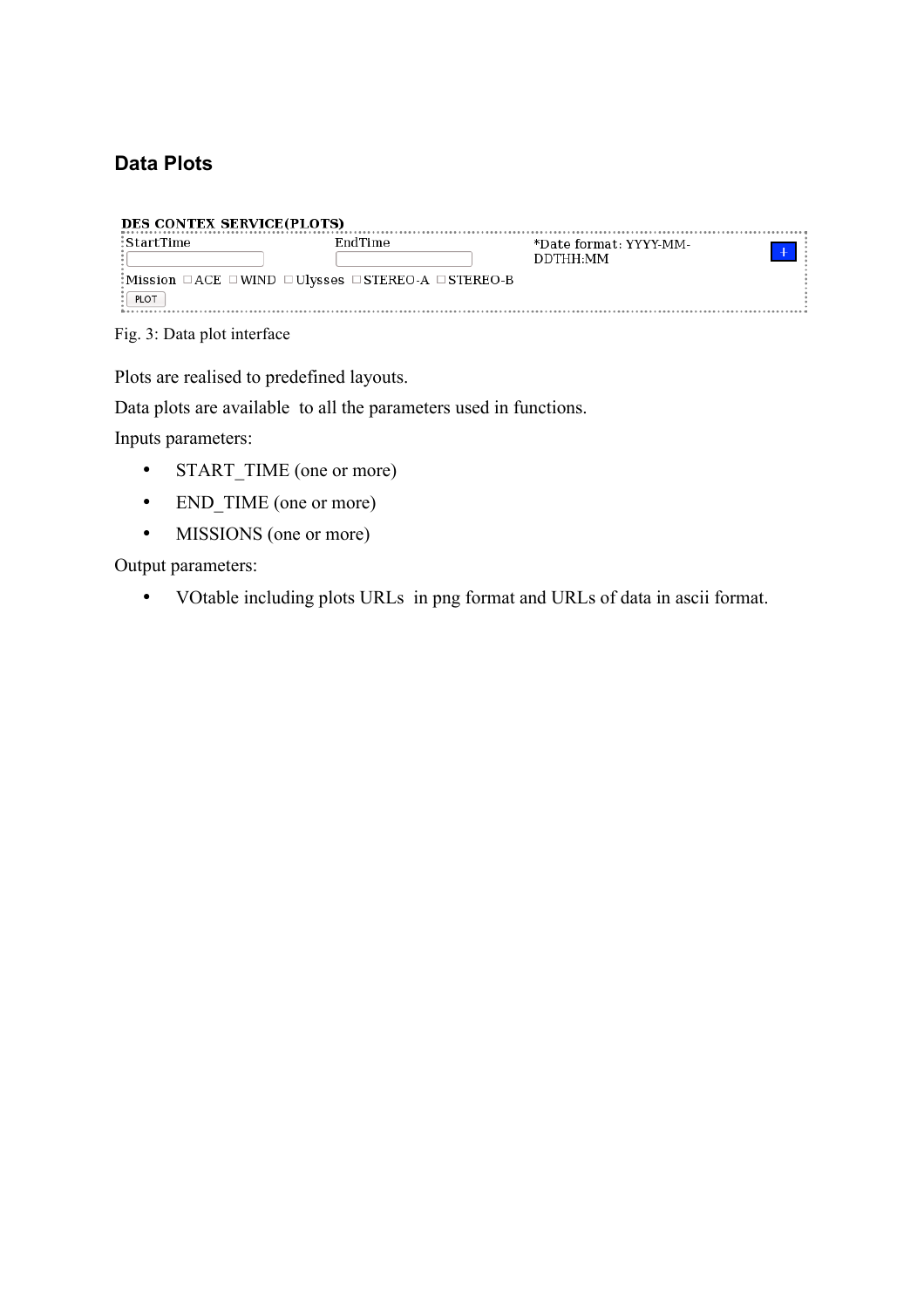# **Functionality**

Details of the SOAP and Restful interfaces along with parameters are detailed in the Interface Specification. Below is a brief summary of the SOAP interface. The parameters below can also be used on the Restful services.

# *Long Running Jobs*

AMDA must handle long running jobs such as a long query must implement this interface. This interface for the most part is simple because it only deals with one parameter a jobid. Services that decide to make the request a long running job returns a job id back to the client. The client then can take the jobid and call one of the interface methods below.

/phase?jobid=#### -- Returns the status or phase the job is in such as QUEUED, PENDING, COMPLETED, ERROR, others?

/result?jobid=### -- Returns results of this job.

/estimate?jobid=### -- Tries to give an estimate of when the job will start and maybe finish. /abort?jobid=### -- Abort the job.not implemented yet in helio side (implemented in Amda-Helio)

# *Long Time Query*

Common time query frequently used on the DES.

### **Inputs (taken from 2.6 of Interface Specification)**

- STARTTIME ISO8601 input Start Time and End Time.
- YYYY-MM-dd['T'HH:mm:ss[SSS]]
- ENDTIME ISO8601 input Start Time and End Time.
- YYYY-MM-dd['T'HH:mm:ss[SSS]]
- Both start time and end time can have one or array of values; the output response will have data for multiple time( includes start time and end time). Remember MAXRECORDS value is applicable for each pair of start and end time. For example MAXRECORDS=10 and start and end time has 2 pair of value. Votable returned will have 2 tables having 10 records each.
- **FROM** Mission name to query on, one or many missions can be queried; each mission name should be separated by comma.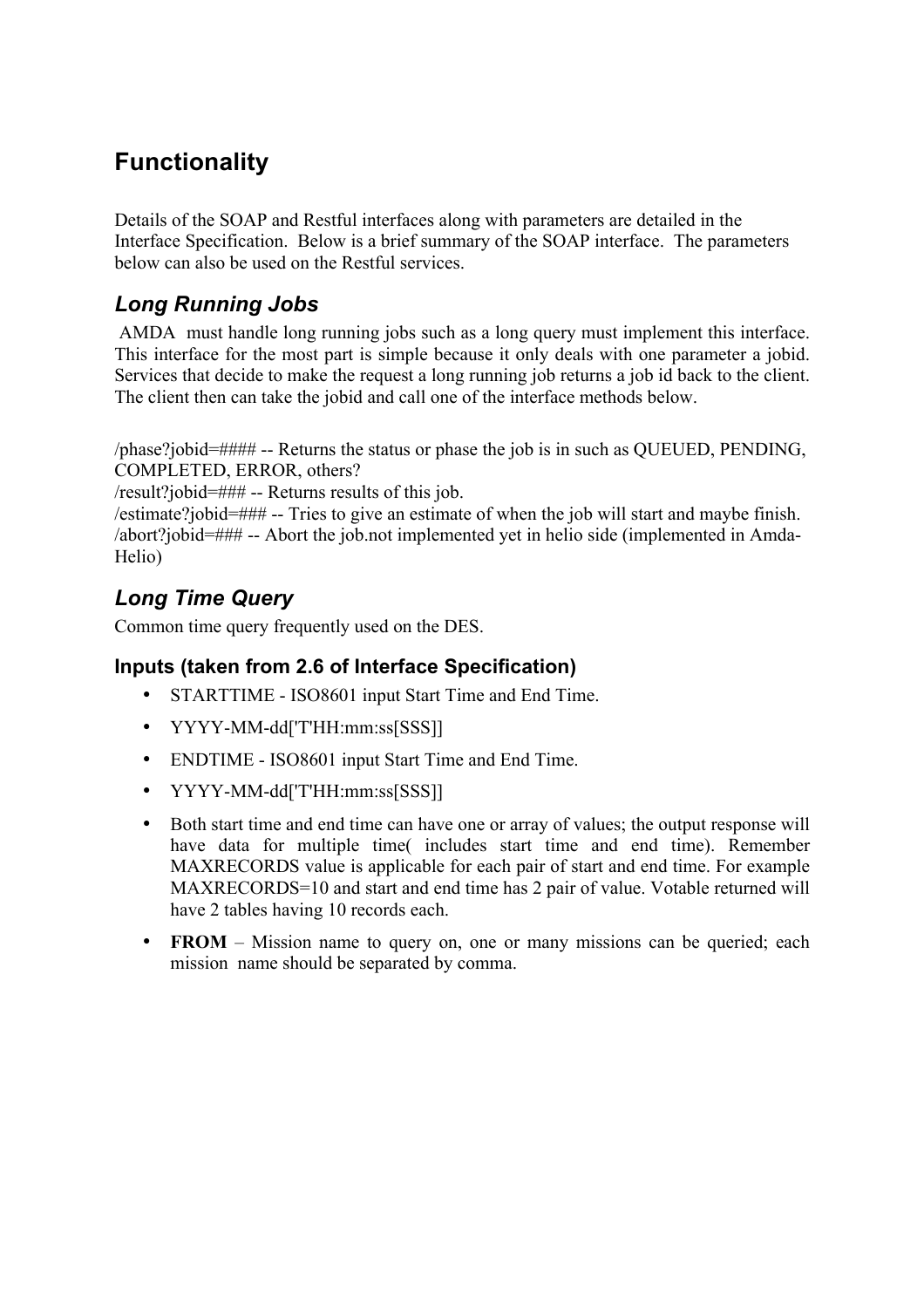# *Long Query*

'LongQuery' interface part of the HQI allows more complex queries, it contains all the inputs as a 'LongTimeQuery' with the added inputs of:

#### **Inputs**

- SELECT specify the returned columns. See section 2.7.2 of the Interface Specification.
- WHERE See section 2.7.3 of the Interface Specification Document.

# **DATA RECOVERY**

AMDA could provide the following conditional data for next missions:

| <b>MISSION</b>                 | <b>FUNCTI</b><br>ON                     | <b>PERAMETER</b><br>S | <b>START</b><br><b>DATA</b> | <b>END DATA</b>  | <b>Implement</b> in<br><b>DES</b> |
|--------------------------------|-----------------------------------------|-----------------------|-----------------------------|------------------|-----------------------------------|
| <b>AMDA</b> local<br>data base | DERIV,<br>SIGN,<br>VAR,<br><b>VALUE</b> |                       |                             |                  |                                   |
| <b>MEX/ASPERA</b>              |                                         |                       |                             |                  | Waiting<br>data<br>validation     |
| <b>ACE</b>                     |                                         | V, N                  | 04-02-1998                  | 30-04-2010       | <b>YES</b>                        |
|                                |                                         | B, BX. BY, BZ         | 02-09-1997                  | 06-08-2011       | <b>YES</b>                        |
| <b>WIND</b>                    |                                         | V, N                  | 17-11-1994                  | 10-08-2011       | <b>YES</b>                        |
|                                |                                         | B, BX. BY, BZ         | 16-11-1997                  | 29-07-2011       | <b>YES</b>                        |
| <b>STEREO-A</b>                |                                         | V, N                  | 01-03-2007                  | $01 - 05 - 2011$ | <b>YES</b>                        |
|                                |                                         | B, BX. BY, BZ         | $07-11-2006$                | 29-06-2011       | <b>YES</b>                        |
| <b>STEREO-B</b>                |                                         | V, N                  | 01-04-2006                  | $01 - 03 - 2011$ | <b>YES</b>                        |
|                                |                                         | B, BX. BY, BZ         | 07-11-1997                  | 29-06-2011       | <b>YES</b>                        |
| <b>ULYSSES</b>                 |                                         | N                     | 18-11-1990                  | 30-06-2009       | <b>YES</b>                        |
|                                |                                         | B, BX. BY, BZ         | 25-10-1990                  | 27-06-2011       | <b>YES</b>                        |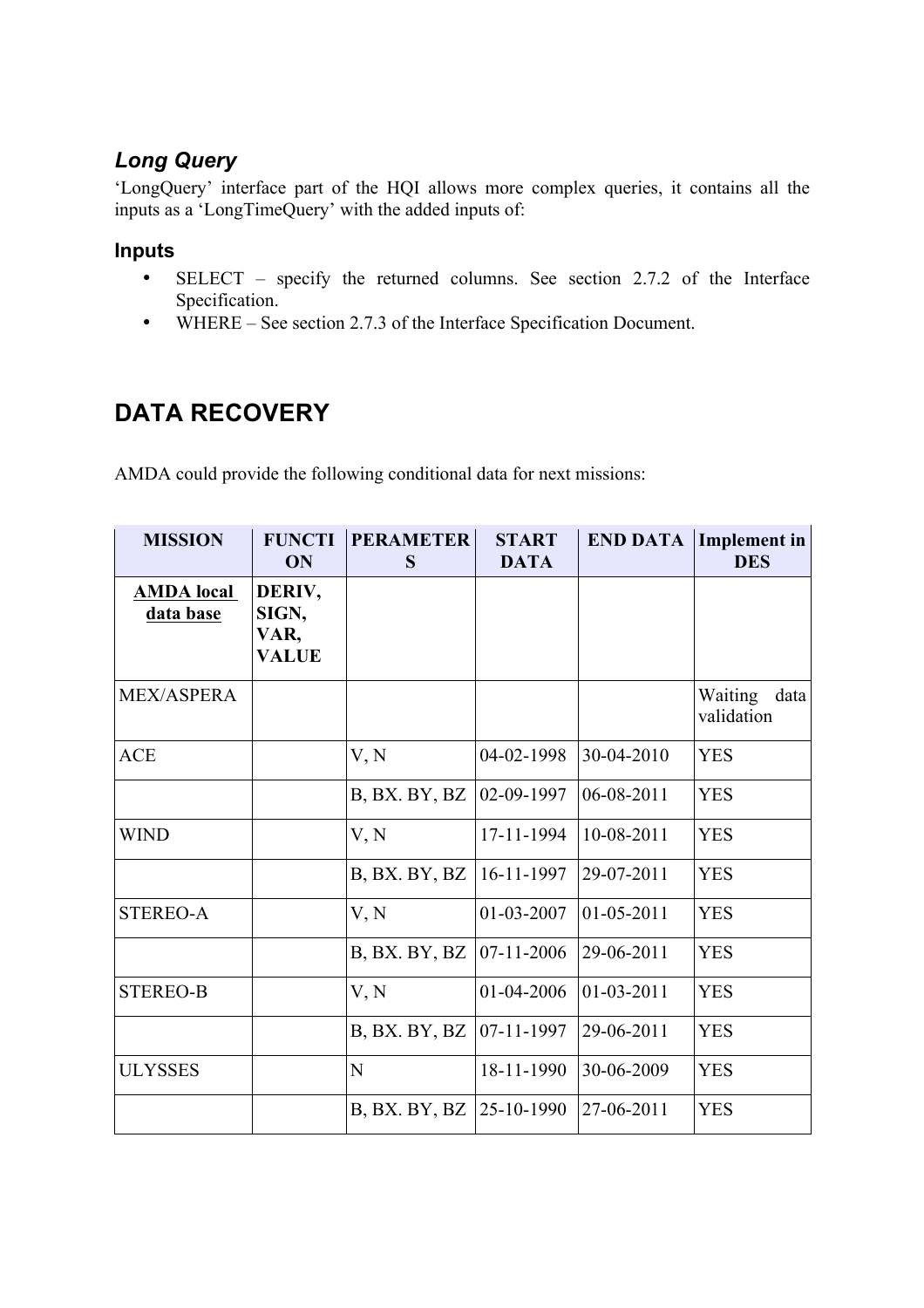# **VOTable**

Outputs of the HQI service including DES and AMDA CXS will contain a IVOA Votable format to describe the returned data. VOTable specification can be found here: http://www.ivoa.net/Documents/VOTable/20091130/

All interfaces to the HQI receive a VOTable format that is normally parsed to be more pleasing to the end-user, though the passing between services is typically a VOTable.

See Helio Query Interface Specification (sections 2.9 and 2.10) for more detailed description of the response of the HQI interface.

## *Sample*

Below is versions of the Restful Votable result for mining DES service and CXS AMDA service.

### **DES Restful Sample**

| $\leq$ ?xml version="1.0"?>                                                                                    |
|----------------------------------------------------------------------------------------------------------------|
| <votable version="1.2" xmlns="http://www.ivoa.net/xml/VOTable/v1.2"></votable>                                 |
| <description>Time Table generated by AMDA @ CDPP</description>                                                 |
| <resource></resource>                                                                                          |
| <description>Time Table generated by AMDA @ CDPP</description>                                                 |
| <info <="" name="CreationDate" td="" value="2012-07-17T09:53:48+00:00"></info>                                 |
| ucd="time.creation"                                                                                            |
| xtype="iso8601" utype="helio:time.time creation"/>                                                             |
| <info <="" name="Instrument" td="" ucd="meta.code" value="SWEPAM"></info>                                      |
| $utype="helio:instrument"$                                                                                     |
| <info name="SearchFunction" value="ACE DERIV V"></info>                                                        |
| $\leq$ INFO name="FunctionDescription" value="V(t+dt) - V(t) LT 100; dt =                                      |
| $AVERAGETIME * 2$ "/>                                                                                          |
| <info name="FunctionDefinition" value="(shiftT &lt;math&gt;(sw(1), 1200)&lt;/math&gt; - sw(1)) LT 100"></info> |
| <info name="TIME RANGE" plot"="" png="" value="http://manunja.cesr.fr/MDES/HQ50239 0.png"></info>              |
| <table name="ACE DERIV V"></table>                                                                             |
| <field <="" arraysize="*" datatype="char" id="TimeIntervalStart" name="time start" td=""></field>              |
| ucd="time.start" xtype="iso8601" utype="helio:time period.time start">                                         |
| <description>time tag for beginning of interval</description>                                                  |
| $<$ FIELD>                                                                                                     |
| <field <="" arraysize="*" datatype="char" id="TimeIntervalStop" name="time end" td=""></field>                 |
| ucd="time.end" xtype="iso8601" utype="helio:time period.time end">                                             |
| <description>time tag for end of interval</description>                                                        |
| $<$ FIELD>                                                                                                     |
| $<$ DATA $>$                                                                                                   |
| <tabledata></tabledata>                                                                                        |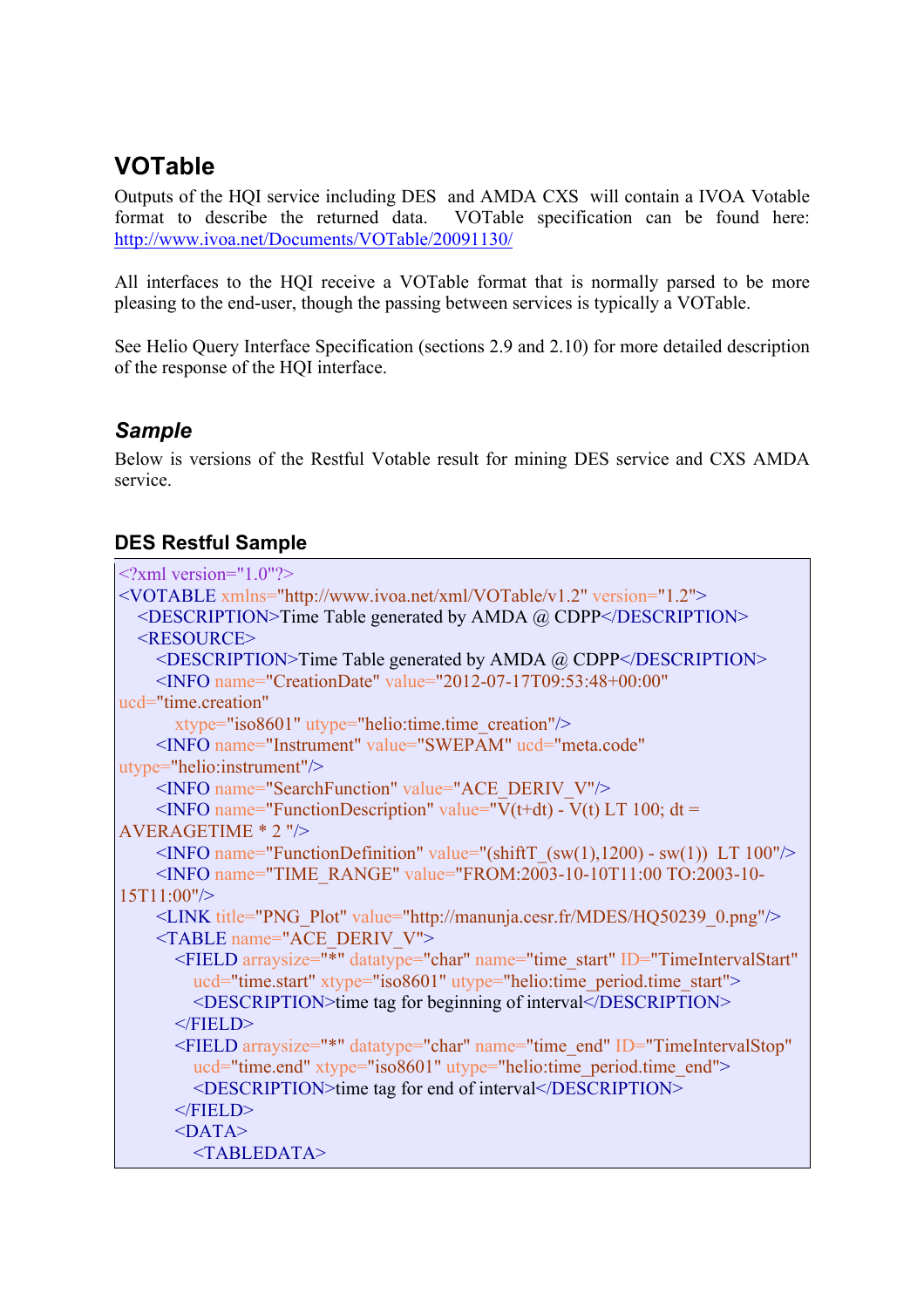```
<TR><TD>2003-10-10T11:20:00<TD>
            <TD>2003-10-12T09:30:10</TD>
         </TR><TR> <TD>2003-10-12T09:40:10</TD>
            <TD>2003-10-12T11:10:20</TD>
         <TR>
         <TR> <TD>2003-10-12T11:20:20</TD>
            <TD>2003-10-12T14:30:20</TD>
         <TR><TR><TD>2003-10-13T12:50:30</TD>
            <TD>2003-10-13T14:20:30</TD>
         <TR><TR><TD>2003-10-13T15:40:30<TD>
            <TD>2003-10-15T11:00:40</TD>
         </TR> </TABLEDATA>
     </DATA></TABLE>
  </RESOURCE>
</VOTABLE>
```